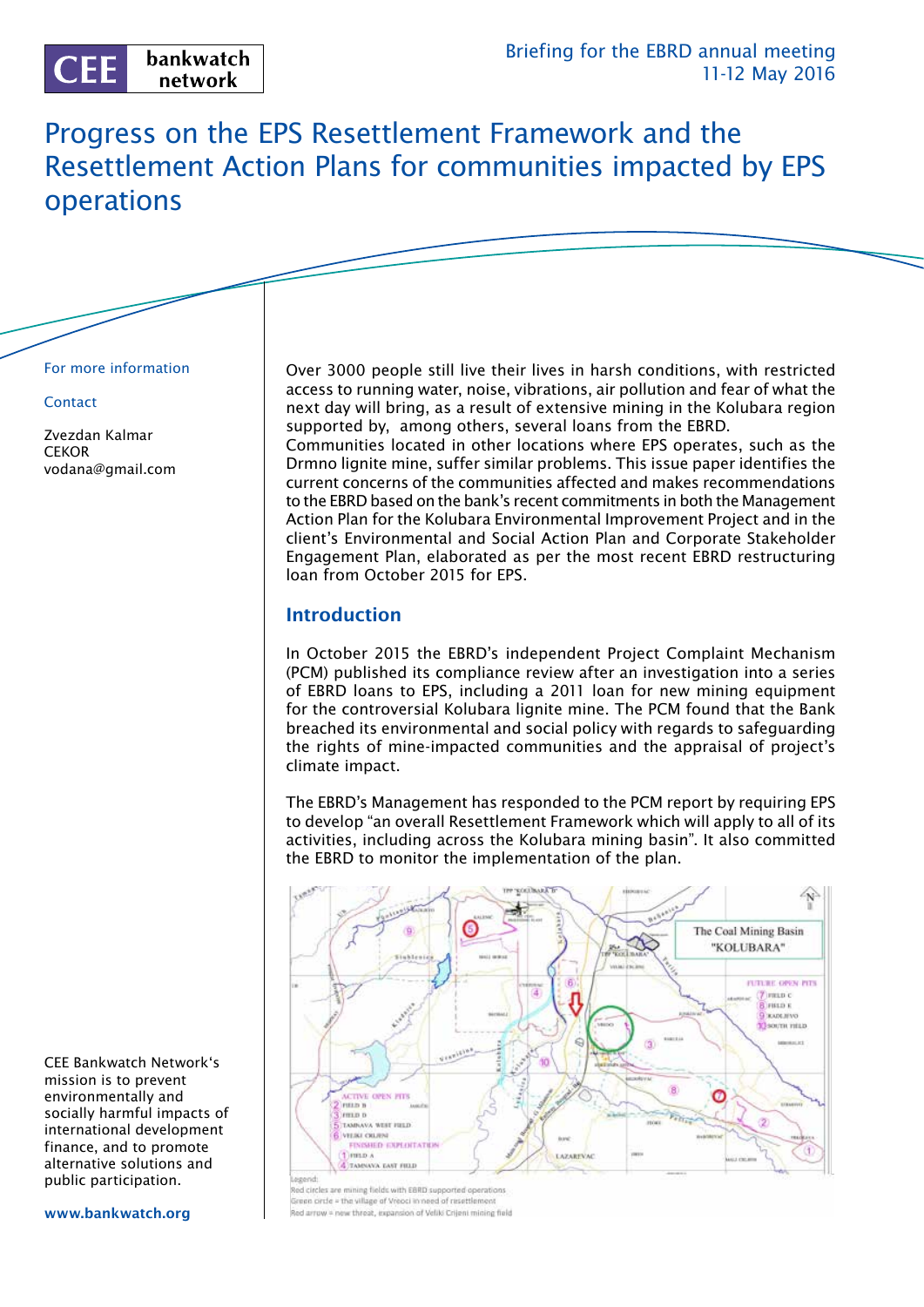In addition to the inhabitants of Vreoci, whose case was examined by the PCM review, several other communities suffer from unbearable living conditions and are stuck in limbo, not being resettled but unable to invest in their own development.

# News from the ground

### Vreoci

The community council has held a series of meetings with the EPS mine manager, during which resettlement for the period 2016-2018 was discussed. EPS is showing willingness to discuss with the local community, but there are still a number of outstanding issues related to property rights: a) no clear criteria for resettlement; b) no clear criteria for the level of compensation (which leads to court cases extending over many years) c) some households owners – like many in Serbia - are missing construction and usage permits for their houses and are being forcibly evicted, d) the new location for collective resettlement is still not known, e) potable water is not being provided in spite of the Kolubara mining company's promise.

It is unclear what is the legal status of such meetings between EPS and the local municipal council, since for years the community has been informed about them, and a number of promises have been made but almost never kept; therefore we see this as a weak mechanism that yields few results, until proven otherwise.

## Veliki Crljeni

More than 100 families living within 50 to 200 metres from the current and planned mining operations have demanded resettlement through a petition to EPS, the Ministry of Energy and Mining, and the EBRD. During the EIA consultations for the extension of the Veliki Crljeni Field, held on 1 April 2016, local people presented their unbearable living conditions and demanded that the mining field not be extended unless properties are resettled. Just a few days after the EIA consultation, EPS brought one of its largest excavators very close to households (about 100 metres) and started preparations for lignite excavation in the existing part of the Veliki Crljeni field by removing upper layers of overburden. This showed residents what they can expect in the future, with all the vibrations, dust and constant roar of machines increasing their determination to be resettled prior to any further mining operations.

#### Barosevac

Approximately fifty families living less than 200 metres from the open-pit mine are asking for resettlement, and some have approached CEKOR in the last few months after failed attempts to persuade the Kolubara mining company to resettle the parts of the Barosevac village that are closest to the mine. They are asking CEKOR to help persuade EPS to start the process of resettlement.

#### Drmno

CEKOR has conducted a survey in Drmno, collecting evidence from people who are asking to be resettled before the Drmno mine expands its operations. The data collected includes information on property damage due to mining (especially cracks), income, health conditions, social and other status, and their experiences with EPS operations. In this particular case, EPS refuses to communicate with representatives of the group of people who are demanding resettlement, although they represent almost 75 per cent of the population. Instead, the company discusses with the self-proclaimed 'leadership' of the village, one based on private interest and political affinity, who believe that Drmno can stay where it is.

Since representatives from the Drmno village council are not willing to confront the ruling party in Serbia, which appears to still be appointing top managers of EPS based on their political affiliation, as with the present temporary General Manager of EPS Mr Grcic, local people have organized themselves in order to bypass this conflict of interest of the selfproclaimed village leadership. It is important that they are consulted formally on the resettlement framework that EPS is preparing.

### Stari Kostolac

EPS is not considering the resettlement of this village even though it lies within the vicinity of one of the biggest ash deposits in Serbia. The residents are suffering from dust pollution, leading to health conditions and damaging agricultural production. A number of inhabitants have demanded resettlement, collecting signatures, and arranging meetings with EPS and CEKOR. However the leaders of the village (who are affiliated with the ruling party) had meetings